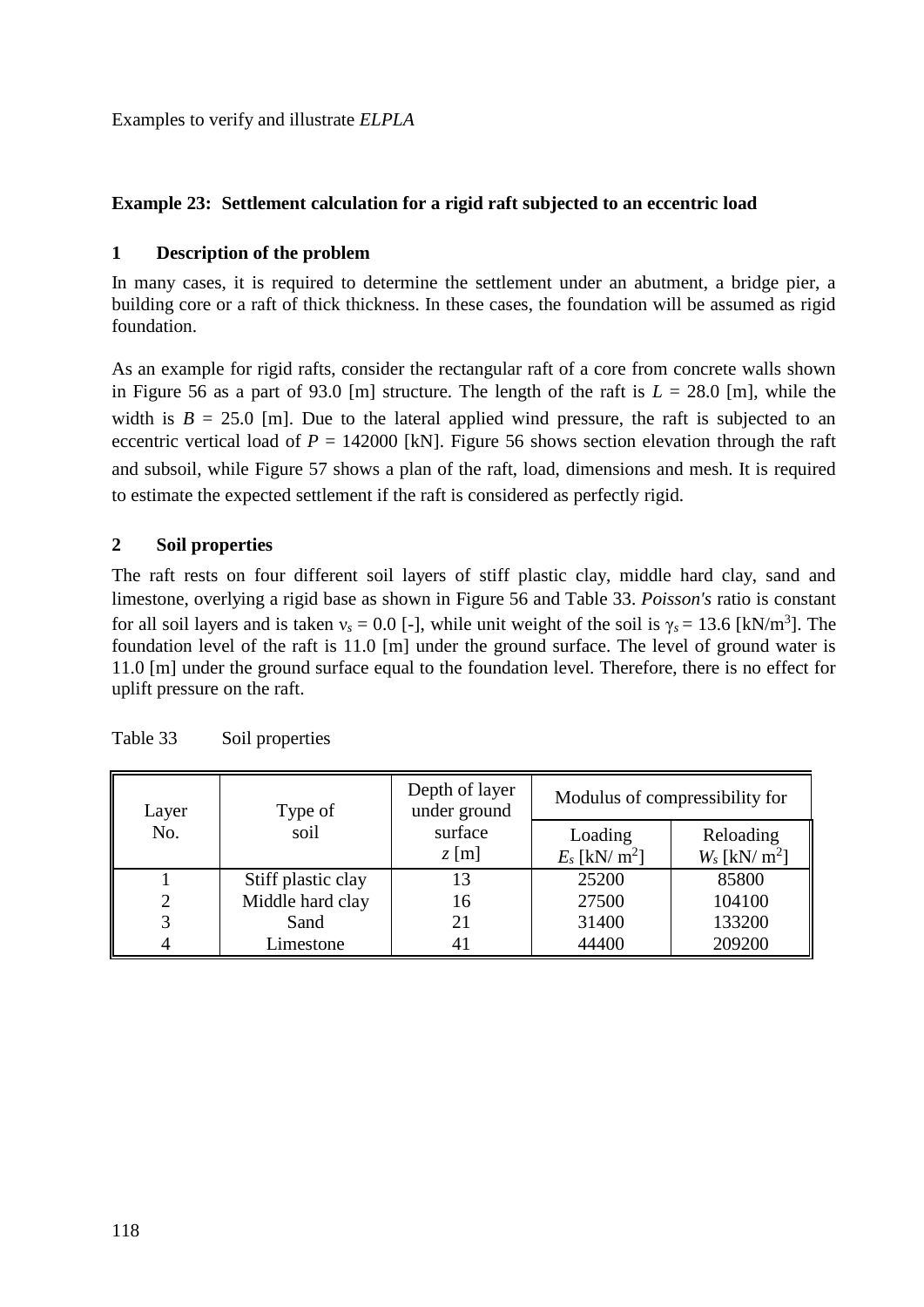

<span id="page-1-0"></span>Figure 56 Section elevation through the raft and subsoil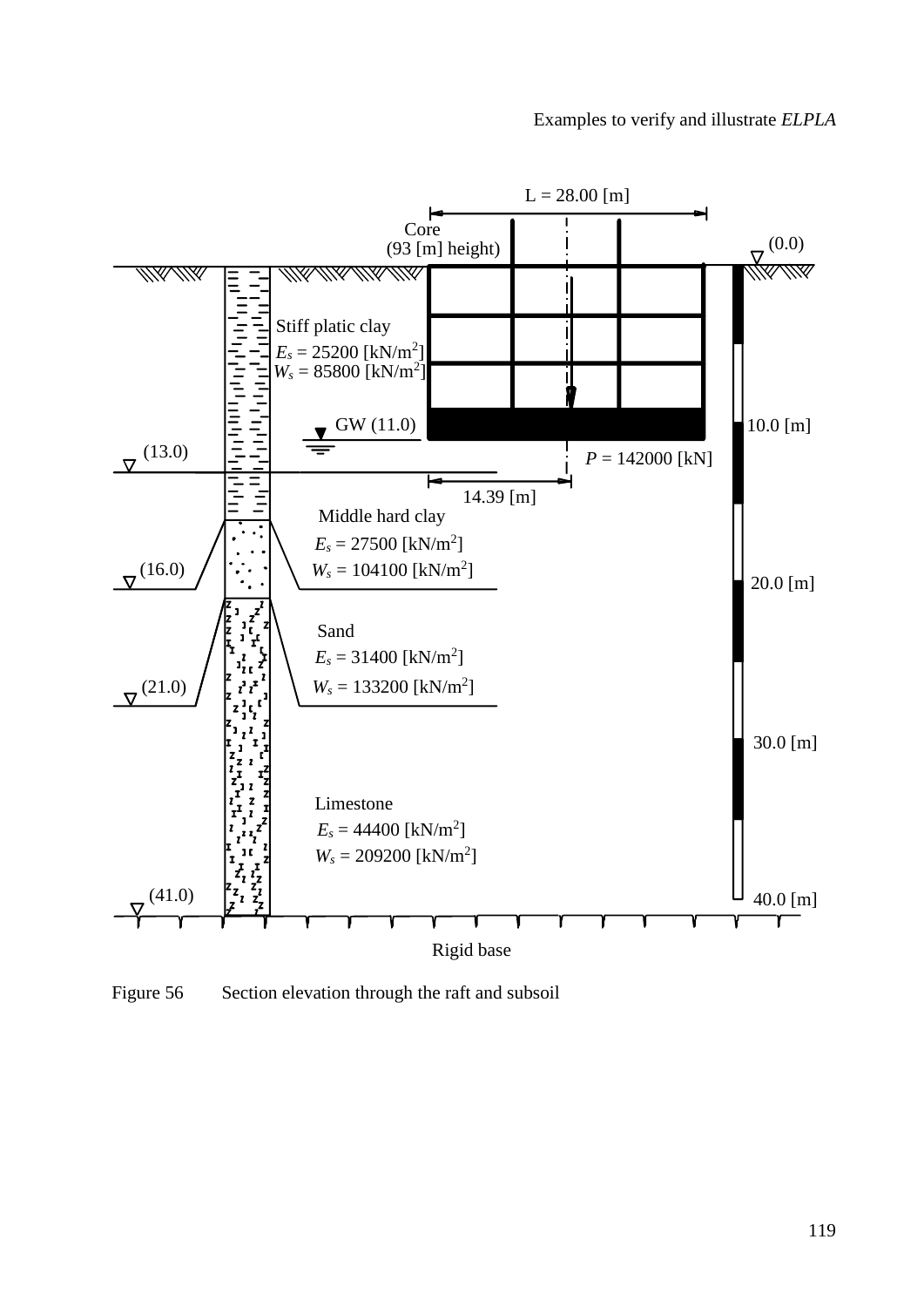# Examples to verify and illustrate *ELPLA*



<span id="page-2-0"></span>Figure 57 Raft dimensions, load and FE-Net

### **3 Analysis of the raft**

If the raft is perfectly rigid and subjected to an eccentric vertical load, the settlement will be distributed linearly on the bottom of the raft. To carry out the settlement calculation of perfectly rigid raft, the available calculation method "Rigid slab 8" in *ELPLA* is used to analyze the raft. In the analysis of rigid raft, only the settlement is required. Therefore, a coarse finite element net may be used. Here, a coarse net of rectangular elements is chosen. Each element has dimensions of 2.5 [m]  $\times$  2.8 [m] as shown in [Figure 57.](#page-2-0)

# **4 Results**

[Figure 57b](#page-2-0) shows the contour lines of settlement under the raft, while [Figure 58a](#page-3-0) shows minimum and maximum settlement curves. From these figures, it can be concluded that the maximum settlement is  $s_{max} = 6.27$  [cm] at the right up corner of the raft, while the minimum settlement is  $s_{min} = 0.50$  [cm] at the left down corner. The settlement difference is  $\Delta s = 5.77$ [cm], which gives 92 [%] from the maximum settlement.